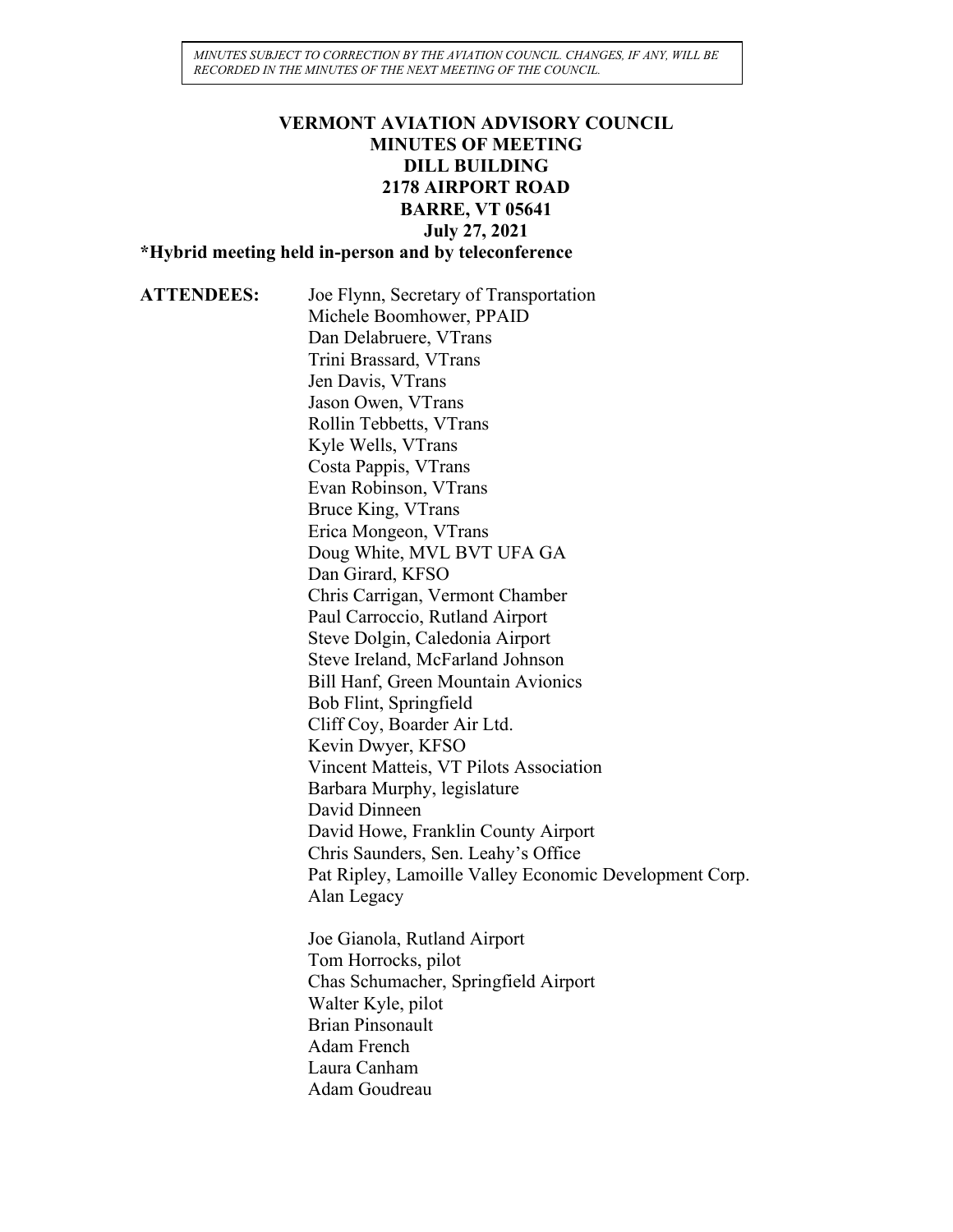Tyler Richardson James Stewart Stacy Leveille Otis Munroe Jean Mongillo Armand Dufresne Cody Miller Dan Pennington John Hehir Bob Schaefer Devon Neary Mary Kay Genthner Shelby Losier Patrick Sharrow Steve Tibbetts Ryan Bliss Todd Ewell

# **1. CALL TO ORDER and ANNOUNCEMENTS**

Dan Delabruere called the hybrid meeting to order at 1 PM and displayed the current list of Aviation Council members to include: Paul Carroccio, Doug White, Janice Peaslee, Bob Flint, Bob McEwing, Barbara Murphy, Bill Hanf, Chris Carrigan, Cliff Coy, David Howe, Kyle Clark, Shelby Losier, Stacy Leveille, Steve Dolgin. Introductions were done by those individuals in attendance in-person.

#### *REMARKS FROM SECRETARY FLYNN*

Secretary Joe Flynn welcomed everyone and publicly recognized the generosity of the aviation community providing patient airlift flights (angel flights).

## **2. PUBLIC INPUT**

- Chris Saunders, Sen. Leahy's Office, spoke of the transportation improvements on the aviation side of the infrastructure bill in Congress and earmarking funds.
- $\triangleright$  Vincent Matteis, Vermont Pilots Association, announced the Vermont Aviation Museum at Caledonia Airport is accepting artifacts.

## **3. APPROVAL OF MINUTES**

*December 2, 2020*

**MOTION by Doug White, SECOND by Cliff Coy, to approve the 12/2/20 minutes. VOTING: unanimous; motion carried.**

*April 13, 2021*

**MOTION by Cliff Coy, SECOND by Bob Flint, to approve the 4/13/21 minutes. VOTING: unanimous; motion carried.**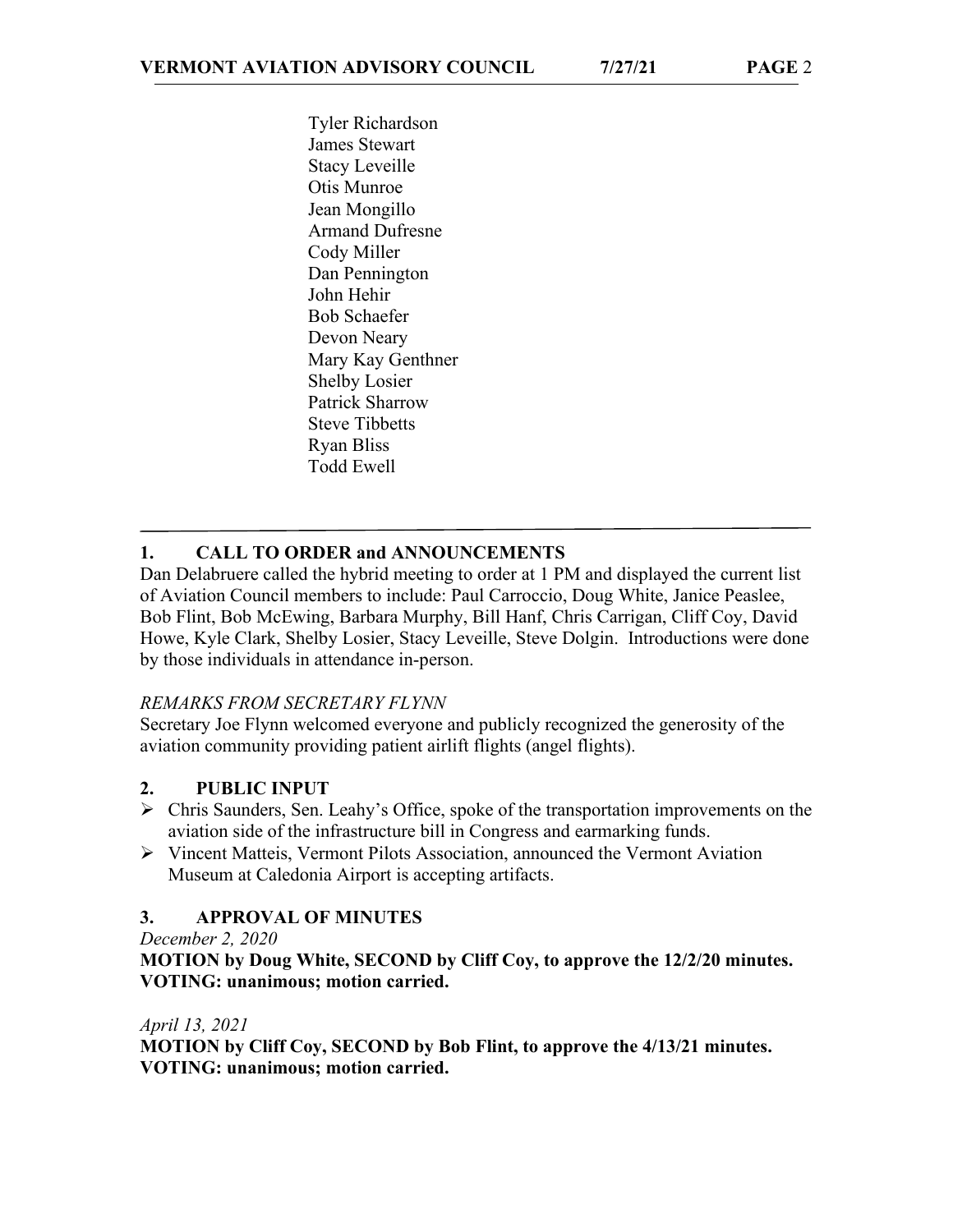Costa Pappis showed the redline version of the plan that highlights the text changes.

### **MOTION by Bob Flint, SECOND by Barbara Murphy, to approve the document as revised.**

## **DISCUSSION:**

• **Bob Flint mentioned the following with regard to the plan:**

- o **Consistency between VASP and airport master plans which are separate documents.**
- o **VASP should embrace airports across the state and embrace the system.**
- o **VTrans should prioritize ongoing infrastructure maintenance and this should be shown as a priority in the VASP.**

## **VOTING: unanimous; motion carried.**

Dan Delabruere thanked staff and the Aviation Council for the work on the system plan. Costa Pappis noted public input on the plan stressed including aviation education and training. Chris Saunders mentioned Sen. Leahy is working to fund construction of an aviation tech center at Burlington Airport. Dan Delabruere added the VTrans budget includes money each year for Civil Air Patrol for education.

## **5. MASTER PERMITTING UPDATE**

Steve Ireland with McFarland Johnson reported:

- Three stormwater permits are done.
- Four of nine airports are set for stormwater permits.
- Two water permits are approved.
- One sewer permit is anticipated to be approved and another permit has been submitted.
- All permits must be in place before pursuing Act 250 permitting.

Dan Delabruere said there is a process document that outlines every step in the permitting process to build a hangar. This will be presented at the next Aviation Council meeting.

Bill Hanf asked about a timeline estimate on completion of the master plan, noting Middlebury Airport needs hangars and hangar space. Where space is available for hangars at Middlebury Airport, who builds the taxiway, and whether there will be accessibility to the airfield should be clear. Dan Delabruere said there is a map showing locations at each airport where potential hangars could be located and that need to go through the permit process. Permits do expire so it does not make sense to permit hangars that will not be built. VTrans tried to identify in the master plan any sites that will work for hangars. Money for taxiways, taxi lanes, or ramps is not in the budget. Money is also needed for maintenance.

David Howe, Franklin County Airport, clarified the process is do the master plan first then approval for a hangar from VTrans and then the hangar owner goes through the Act 250 process. Dan Delabruere said VTrans can help with the answers to questions on the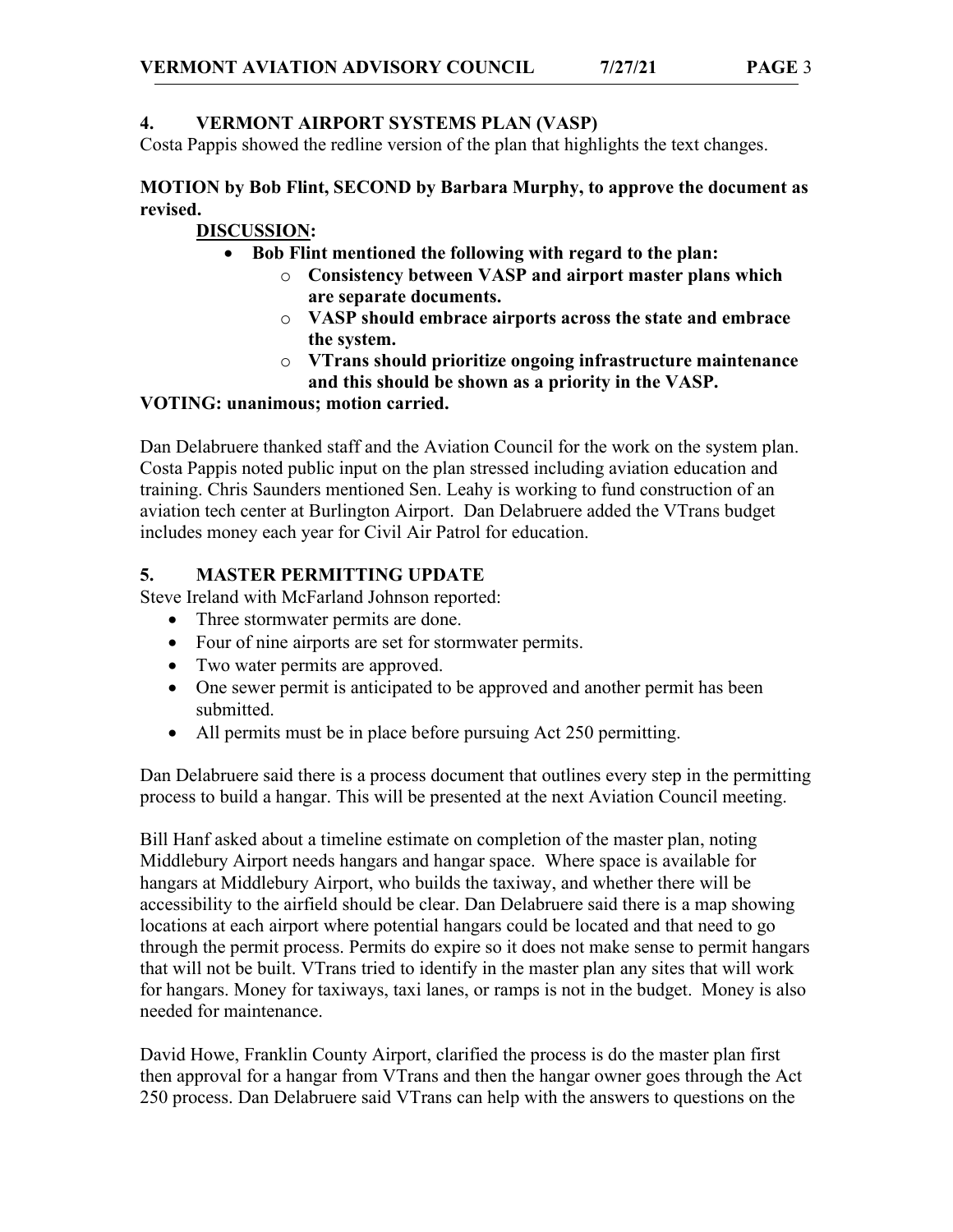Act 250 application, but the hangar owner will have to answer questions specific to their hangar and hangar site. VTrans is the co-applicant, but a developer can go through the Act 250 process on their own as well. If a developer makes changes to a site from what was outlined in the master permitting then an amendment must be filed.

Steve Dolgin noted town permits are also needed in some cases.

Trini Brassard said a point under discussion is why once the state identifies a block of land for an airport the land is designated prime ag soils when there will not be agricultural activity on the site.

Bob Flint said the party responsible for the taxiways should be noted in the document. Dan Delabruere said the issue needs to be further explored and discussed.

### **6. PROJECT UPDATES**

*CONSTRUCTION PROJECTS*

Bruce King reported on the following work at airports:

- Morrisville-Stowe Airport runway safety area at both ends of the runway, parallel taxiway (Taxiway Alpha), and fuel farm installation for Jet A and aviation gas.
- Rutland Airport runway signs and airfield pavement markings.
- General maintenance across state airports airfield markings, pavement maintenance.

Pat Ripley asked who will benefit from the work at the Morrisville-Stowe Airport and if larger aircraft will be landing. Rollin Tebbetts explained the users will have more room and the parallel taxiway allows exiting the runway and back-taxiing so the improvements are for safety and user friendliness. It will be up to the individual pilot whether to land at the airport or not. The design did not change for the type of aircraft.

## *PLANNING PROJECTS*

Kyle Wells reviewed projects under design and not yet constructed at various state airports. Projects at Franklin County Airport include runway reconstruction and widening, lighting, runway and taxiway extension, obstruction removal, and avigation easements. Projects at NEK International include environmental monitoring and mitigation, obstruction study, and terminal replacement. Projects at Knapp Airport include airport master plan update and environmental assessment.

There was discussion of keeping airports open during construction. Cliff coy mentioned splitting the runway and constructing on one side while leaving the other side open for use. Dan Delabruere stated the number one priority is safety which will determine if a runway must be closed completely. VTrans will work with pilots to reposition airplanes to another location temporarily.

Bill Hanf asked if lights and a GIS approach at Middlebury are in the planning. Dan Delabruere said this is being looked at as part of the master plan effort.